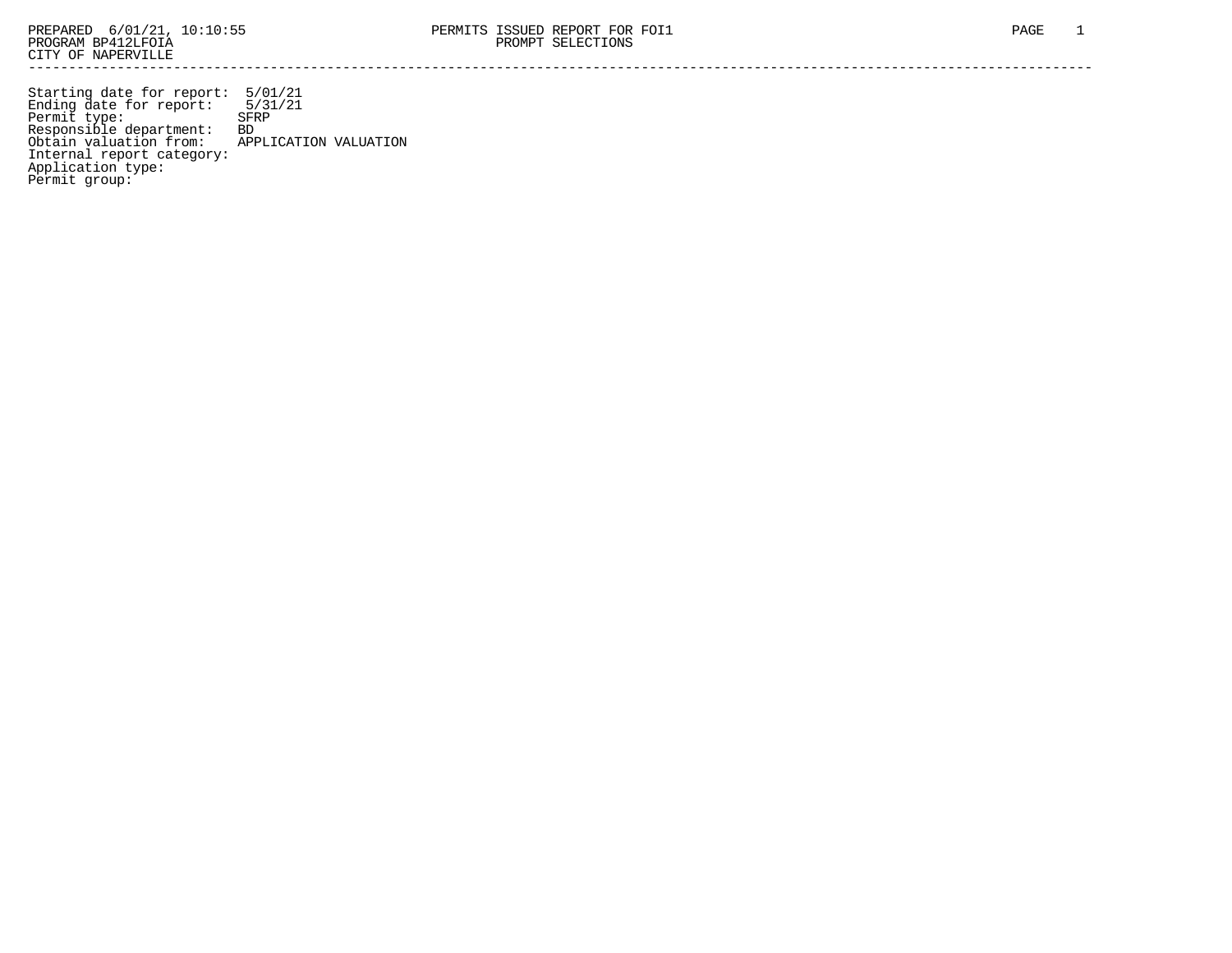# PREPARED 6/01/21, 10:10:55 PERMITS ISSUED REPORT<br>PROGRAM BP412LFOI1 PROGRAM BP412LFOI1 PROGRAM BP412LFOI1 5/01/21 THRU 5/31/21 CITY OF NAPERVILLE **Example 20** CITY OF NAPERVILLE CITY OF NAPERVILLE<br>
PERMIT TYPE - SFRP SINGLE FAMILY RESIDENCE PERMIT<br>
PERMIT TYPE - SFRP SINGLE FAMILY RESIDENCE PERMIT OBTAINED VALUATION FROM APPLICATION VALUATION

| APPLICATION APPLICATION TYPE AND DESCRIPTION<br>DATE<br>VALUATION                                                                                       | Parcel Number<br>Alternate ID Code                                                                                      | PROPERTY OWNER/<br>FRUFERII UT<br>CONTRACTOR       |
|---------------------------------------------------------------------------------------------------------------------------------------------------------|-------------------------------------------------------------------------------------------------------------------------|----------------------------------------------------|
| 21-00000256 SFR SINGLE FAMILY RESIDENCE                                                                                                                 | 1225 N EAGLE ST                                                                                                         |                                                    |
| ----------- 1/29/21 $$625000$ $D-07124030160000N514 -54$ AUTUMN HOMES INC<br>Contractor #: 630-983-6220                                                 |                                                                                                                         |                                                    |
| STRUCTURE - 000 000 SFR<br>.                                                                                                                            |                                                                                                                         |                                                    |
| 21-00000464 SFR SINGLE FAMILY RESIDENCE                                                                                                                 | 1911 ENCLAVE CT                                                                                                         |                                                    |
| ----------- 2/19/21 \$200000<br>Contractor #: 630-325-3400                                                                                              |                                                                                                                         | W-01143000053 N1840-261 MCNAUGHTON DEVELOPMENT     |
| STRUCTURE - 000 000 SFR<br>PERMIT TYPE - SFRP 00 SINGLE FAMILY RESIDENCE PERMIT 5/12/21                                                                 | ISSUE DATE SUBCONTRACTOR(S)                                                                                             |                                                    |
| 21-00000495 SFR SINGLE FAMILY RESIDENCE THE SERIES OF THE 228 N LAIRD ST                                                                                |                                                                                                                         |                                                    |
| $\begin{array}{cccc}\n-2 & -2 & -2 & -2 \\ \text{Contractor} & +2 & 630 - 922 - 9298 & & & 750000\n\end{array}$                                         | D-07131010260000N1830-68 KRAMER HOMES                                                                                   |                                                    |
| STRUCTURE - 000 000 SFR<br>PERMIT TYPE - SFRP 00 SINGLE FAMILY RESIDENCE PERMIT 5/14/21                                                                 | $\begin{array}{cccc}\n \text{ISSUE} & \text{DATE} & \text{SUBCONTRACTOR(S)}\\  & \text{SUBCONTRACTOR(S)}\n \end{array}$ |                                                    |
| 21-00000654 SFR SINGLE FAMILY RESIDENCE 4223 CHINABERRY LN                                                                                              |                                                                                                                         |                                                    |
| ----------- 3/09/21 \$500000    \$500000    \$500000    \$500000    \$50000    \$50000    \$50000    \$50000    \$50000<br>Contractor #: $630-226-0460$ |                                                                                                                         |                                                    |
| STRUCTURE - 000 000 SFR<br>PERMIT TYPE - SFRP 00 SINGLE FAMILY RESIDENCE PERMIT 5/25/21                                                                 | ISSUE DATE SUBCONTRACTOR(S)                                                                                             |                                                    |
| 21-00000715 SFR SINGLE FAMILY RESIDENCE<br>542 N WRIGHT ST                                                                                              |                                                                                                                         |                                                    |
| $---------$ 3/11/21 \$520000<br>Contractor #: 630-369-5401                                                                                              |                                                                                                                         | D-08182010100000N44 -71 KOZLOWSKI HOMES INC        |
| ----------                                                                                                                                              |                                                                                                                         |                                                    |
| 21-00000716 SFR SINGLE FAMILY RESIDENCE THE SERIES RESOLUTION AND A 224 CHINABERRY LN                                                                   |                                                                                                                         |                                                    |
|                                                                                                                                                         |                                                                                                                         | W-01172100230000N1743-241 BAUMGARTNER CUSTOM HOMES |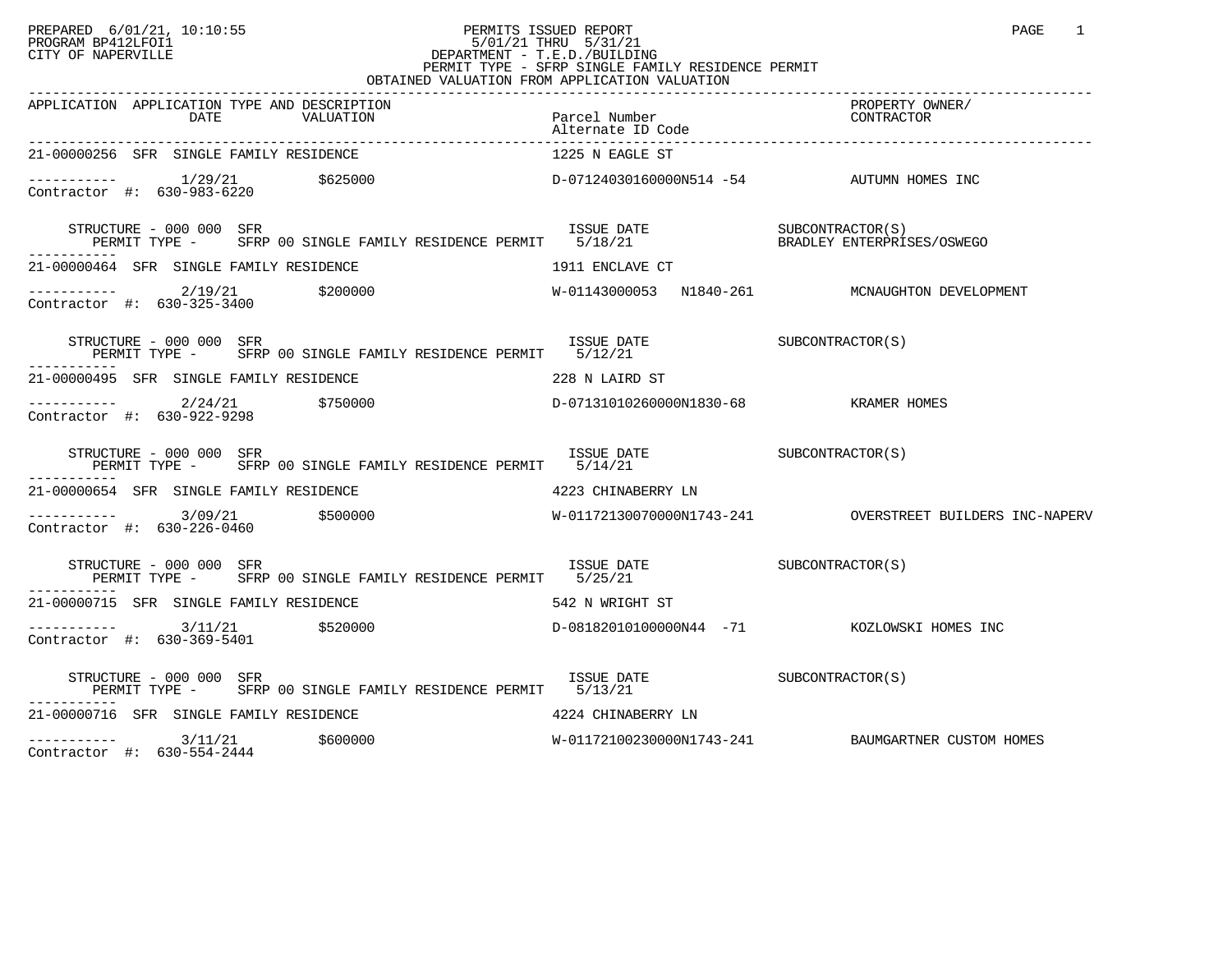# PREPARED 6/01/21, 10:10:55 PERMITS ISSUED REPORT PERMITS ISSUED REPORT PAGE 2 PROGRAM BP412LFOI1 5/01/21 THRU 5/31/21 CITY OF NAPERVILLE **Example 20** CITY OF NAPERVILLE PERMIT TYPE - SFRP SINGLE FAMILY RESIDENCE PERMIT

| OBTAINED VALUATION FROM APPLICATION VALUATION                                                                                                                                                                                 |                                          |                                                  |  |
|-------------------------------------------------------------------------------------------------------------------------------------------------------------------------------------------------------------------------------|------------------------------------------|--------------------------------------------------|--|
| APPLICATION APPLICATION TYPE AND DESCRIPTION                                                                                                                                                                                  |                                          | PROPERTY OWNER/<br>CONTRACTOR                    |  |
| 21-00000716 (CONTINUED)<br>-----------                                                                                                                                                                                        |                                          |                                                  |  |
|                                                                                                                                                                                                                               |                                          |                                                  |  |
| 21-00000801 SFR SINGLE FAMILY RESIDENCE                                                                                                                                                                                       | 324 S JULIAN ST                          |                                                  |  |
| $\begin{array}{ccc}\n - & - & - & - - - \\  \text{Contractor} & + & 630 - 922 - 3199 & \\ \end{array}$ \$900000                                                                                                               |                                          | D-08184170070000N345 -86 MONUMENT HOMES, INC     |  |
|                                                                                                                                                                                                                               |                                          |                                                  |  |
| 21-00000835 SFR SINGLE FAMILY RESIDENCE                                                                                                                                                                                       | 1968 SADDLE FARM LN                      |                                                  |  |
| $\begin{tabular}{ll} \texttt{--------} & 3/18/21 & \texttt{\$450000} \\ \texttt{Contractor} & \texttt{#:} & 630-922-6151 & \\ \end{tabular}$                                                                                  | W-01021130040000N1577-186 HUDAI DIRILTEN |                                                  |  |
| STRUCTURE – 000 000 SFR<br>PERMIT TYPE – SFRP 00 SINGLE FAMILY RESIDENCE PERMIT 5/28/21 – A&E ROOFING                                                                                                                         |                                          |                                                  |  |
| 21-00000843 SFR SINGLE FAMILY RESIDENCE                                                                                                                                                                                       | 37 S MILL ST                             |                                                  |  |
| $\begin{array}{cccc}\n-2 & -2 & -2 & -2 \\ \text{Contractor} & +2 & 630-209-2809 & & & 650000\n\end{array}$                                                                                                                   |                                          | D-07134150170000N539 -84 OLD RIVER BUILDERS      |  |
| ISSUE DATE SUBCONTRACTOR(S)<br>STRUCTURE - 000 000 SFR<br>PERMIT TYPE - SFRP 00 SINGLE FAMILY RESIDENCE PERMIT 5/03/21                                                                                                        |                                          |                                                  |  |
| 21-00000997 SFR SINGLE FAMILY RESIDENCE                                                                                                                                                                                       | 1044 CAROLINE CT                         |                                                  |  |
| $\begin{array}{cccc}\n - & - & - & - & - - \\  \text{Contractor} & + & 815 - 254 - 1224 & & 250000\n \end{array}$                                                                                                             |                                          | W-02054070270000N1574-208 EASTMAN PROPERTIES LTD |  |
|                                                                                                                                                                                                                               |                                          |                                                  |  |
| 21-00001042 SFR SINGLE FAMILY RESIDENCE                                                                                                                                                                                       | 647 S SLEIGHT ST                         |                                                  |  |
| ---------- 3/30/21     \$850000             D-08191150320000N50 -100       M HOUSE<br>Contractor #: 630-748-9242<br>Contractor #: 630-748-9242                                                                                |                                          |                                                  |  |
| $\begin{array}{cccc}\n\text{LSTRE} & \text{LSTRE} & \text{LSTRE} & \text{SUBCONTRACTOR(S)}\\ \text{PERMIT TYPE} & - & \text{SFRP 00 SINGLE FAMILY RESIDENCE PERNITT} & 5/11/21 & & \\ \end{array}$<br>STRUCTURE - 000 000 SFR |                                          |                                                  |  |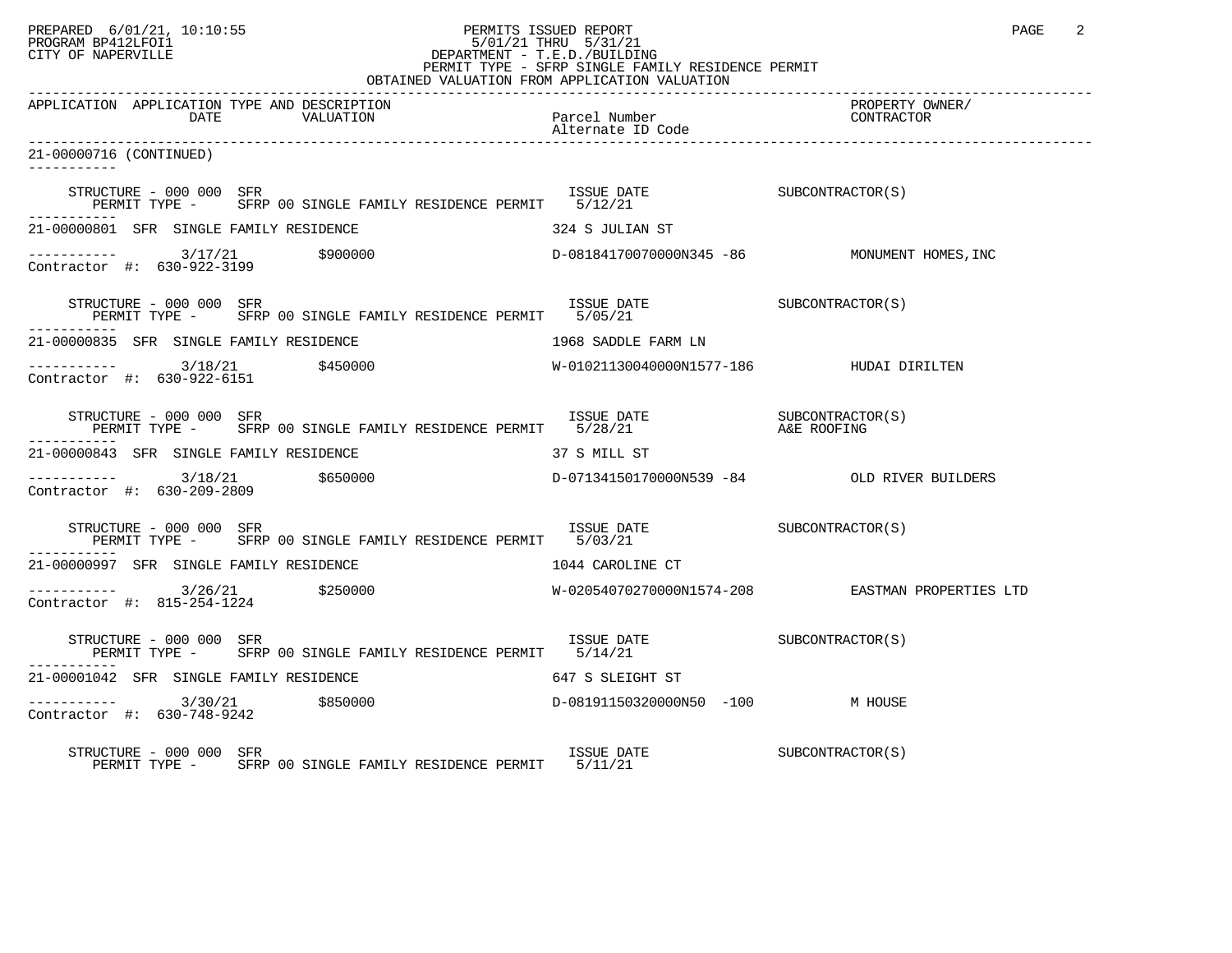#### PREPARED 6/01/21, 10:10:55 PERMITS ISSUED REPORT<br>PROGRAM BP412LFOI1 PAGE 3 PROGRAM BP412LFOI1 5/01/21 THRU 5/31/21 CITY OF NAPERVILLE **Example 20** CITY OF NAPERVILLE CITY OF NAPERVILLE<br>
PERMIT TYPE - SFRP SINGLE FAMILY RESIDENCE PERMIT<br>
PERMIT TYPE - SFRP SINGLE FAMILY RESIDENCE PERMIT OBTAINED VALUATION FROM APPLICATION VALUATION

| 21-00001142 SFR SINGLE FAMILY RESIDENCE                                                                                                                                                                                                                                                                                  | 1021 DOUGLAS AV                       |  |
|--------------------------------------------------------------------------------------------------------------------------------------------------------------------------------------------------------------------------------------------------------------------------------------------------------------------------|---------------------------------------|--|
|                                                                                                                                                                                                                                                                                                                          |                                       |  |
|                                                                                                                                                                                                                                                                                                                          |                                       |  |
| 21-00001175 SFR SINGLE FAMILY RESIDENCE THE SERIES RESIDENCE 21-00001175 SARGENT DR                                                                                                                                                                                                                                      |                                       |  |
|                                                                                                                                                                                                                                                                                                                          |                                       |  |
| STRUCTURE – 000 000 SFR<br>PERMIT TYPE – SFRP 00 SINGLE FAMILY RESIDENCE PERMIT 5/03/21 – RABY ROOFING                                                                                                                                                                                                                   |                                       |  |
| 21-00001230 SFR SINGLE FAMILY RESIDENCE 2323 CORN LILY RD                                                                                                                                                                                                                                                                |                                       |  |
|                                                                                                                                                                                                                                                                                                                          |                                       |  |
| $\begin{array}{cccccc} \texttt{STRUCTURE} & - & 000 & 000 & \texttt{SFR} & & & \\ \texttt{PERMIT TYPE} & - & & \texttt{SFRP} & 00 & \texttt{SINGLE FAMILY RESIDENCE PERMIT} & 5/13/21 & & & \\ \texttt{PERMIT TYPE} & - & & \texttt{SFRP} & 00 & \texttt{SINGLE FAMILY RESIDENCE PERMIT} & 5/13/21 & & & \\ \end{array}$ |                                       |  |
| 21-00001231 SFR SINGLE FAMILY RESIDENCE 4216 CHINABERRY LN                                                                                                                                                                                                                                                               |                                       |  |
| Contractor #: 630-226-0460                                                                                                                                                                                                                                                                                               |                                       |  |
| STRUCTURE - 000 000 SFR<br>PERMIT TYPE - SFRP 00 SINGLE FAMILY RESIDENCE PERMIT 5/25/21                                                                                                                                                                                                                                  | ISSUE DATE SUBCONTRACTOR(S)           |  |
| 21-00001425 SFR SINGLE FAMILY RESIDENCE THE SERIES OF THE 2947 LANCELOT LN                                                                                                                                                                                                                                               |                                       |  |
| Contractor #: 817-875-7057                                                                                                                                                                                                                                                                                               |                                       |  |
|                                                                                                                                                                                                                                                                                                                          |                                       |  |
| 21-00001426 SFR SINGLE FAMILY RESIDENCE THE SERIES OF THE 2940 LANCELOT LN                                                                                                                                                                                                                                               |                                       |  |
| ----------- 4/19/21 \$195000<br>Contractor #: 817-875-7057 \$195000                                                                                                                                                                                                                                                      | W-0110300028202 N1841-229 PULTE GROUP |  |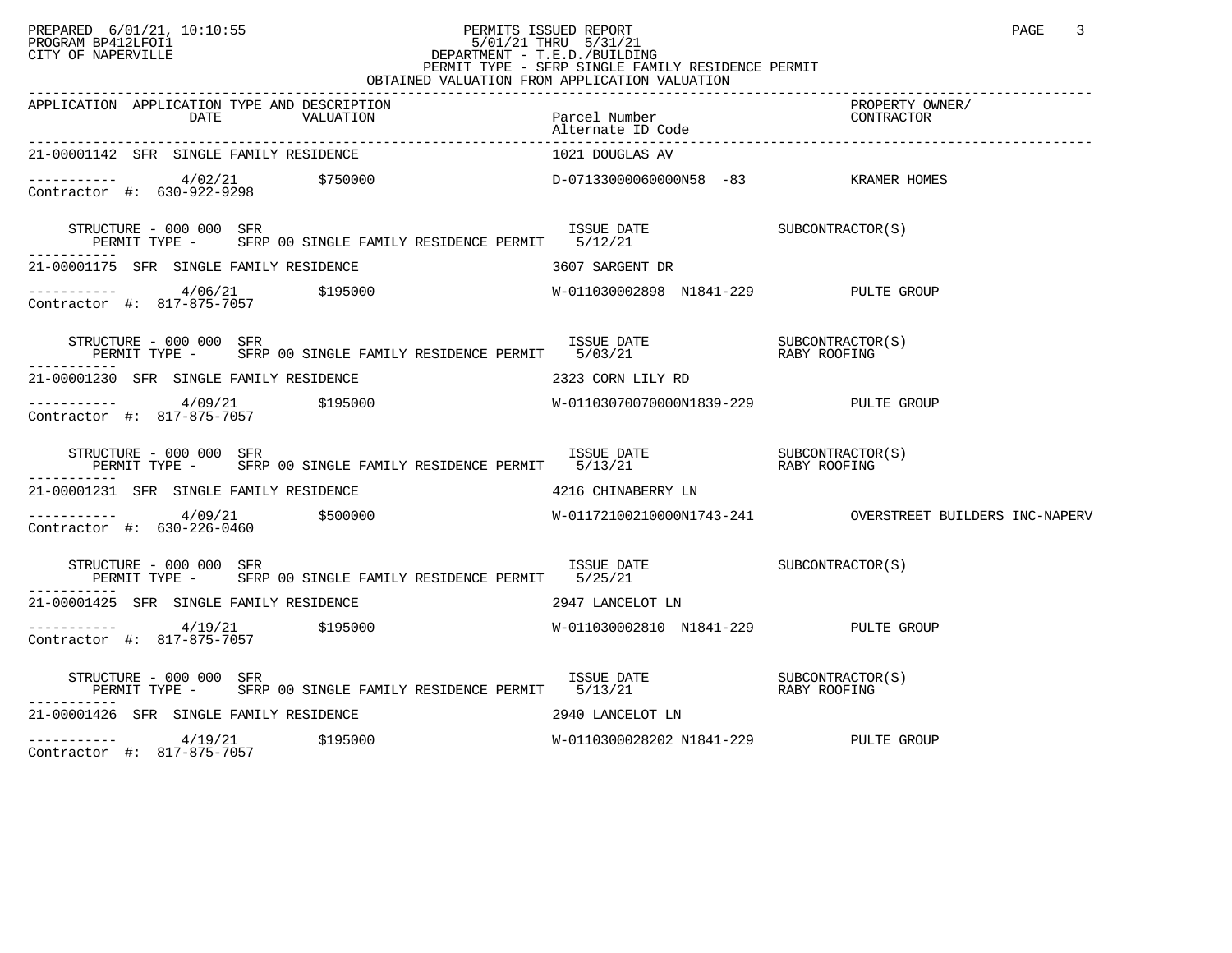## PREPARED 6/01/21, 10:10:55 PERMITS ISSUED REPORT PAGE 4 PROGRAM BP412LFOI1 PROGRAM BP412LFOI1 5/01/21 THRU 5/31/21 CITY OF NAPERVILLE **Example 20** CITY OF NAPERVILLE CITY OF NAPERVILLE<br>
PERMIT TYPE - SFRP SINGLE FAMILY RESIDENCE PERMIT<br>
PERMIT TYPE - SFRP SINGLE FAMILY RESIDENCE PERMIT OBTAINED VALUATION FROM APPLICATION VALUATION

| APPLICATION APPLICATION TYPE AND DESCRIPTION                                                                                        |                                       | PROPERTY OWNER/ |
|-------------------------------------------------------------------------------------------------------------------------------------|---------------------------------------|-----------------|
| 21-00001426 (CONTINUED)                                                                                                             |                                       |                 |
| STRUCTURE – 000 000 SFR<br>PERMIT TYPE – SFRP 00 SINGLE FAMILY RESIDENCE PERMIT 5/13/21 – RABY ROOFING                              |                                       |                 |
| 21-00001427 SFR SINGLE FAMILY RESIDENCE                                                                                             | 2356 CORN LILY RD                     |                 |
| ----------- $4/19/21$ $$195000$ $W-011030002887$ $N1841-229$ PULTE GROUP Contractor #: 817-875-7057                                 |                                       |                 |
| STRUCTURE – 000 000 SFR<br>PERMIT TYPE – SFRP 00 SINGLE FAMILY RESIDENCE PERMIT 5/13/21 – RABY ROOFING<br>-----------               |                                       |                 |
| 21-00001525 SFR SINGLE FAMILY RESIDENCE 6 66 16 16 16 16 17 16 17 18 19 19 10                                                       |                                       |                 |
| -----------   4/22/21   \$195000<br>Contractor #: 817-875-7057   \$195000                                                           | W-0110300028189 N1841-229 PULTE GROUP |                 |
|                                                                                                                                     |                                       |                 |
| 21-00001526 SFR SINGLE FAMILY RESIDENCE THE SERIES OF 2952 LANCELOT LN                                                              |                                       |                 |
| -----------   4/22/21   \$195000<br>Contractor #: 817-875-7057   \$195000                                                           | W-0110300028205 N1841-229 PULTE GROUP |                 |
| STRUCTURE – 000 000 SFR<br>PERMIT TYPE – SFRP 00 SINGLE FAMILY RESIDENCE PERMIT 5/26/21 – RABY ROOFING                              |                                       |                 |
| 21-00001604 SFR SINGLE FAMILY RESIDENCE THE SAME SERIES 3611 SARGENT DR                                                             |                                       |                 |
|                                                                                                                                     |                                       |                 |
| STRUCTURE – 000 000 SFR<br>PERMIT TYPE – SFRP 00 SINGLE FAMILY RESIDENCE PERMIT 5/26/21 – RABY ROOFING                              |                                       |                 |
| 21-00001605 SFR SINGLE FAMILY RESIDENCE 6 2343 CORN LILY RD                                                                         |                                       |                 |
| ----------- $4/26/21$ $$195000$ $W-0110300028139 N1841-229$ PULTE GROUP<br>Contractor #: 817-875-7057                               |                                       |                 |
| RUCTURE – 000 000 SFR<br>PERMIT TYPE – SFRP 00 SINGLE FAMILY RESIDENCE PERMIT 5/26/21 – THE RABY ROOFING<br>STRUCTURE - 000 000 SFR |                                       |                 |